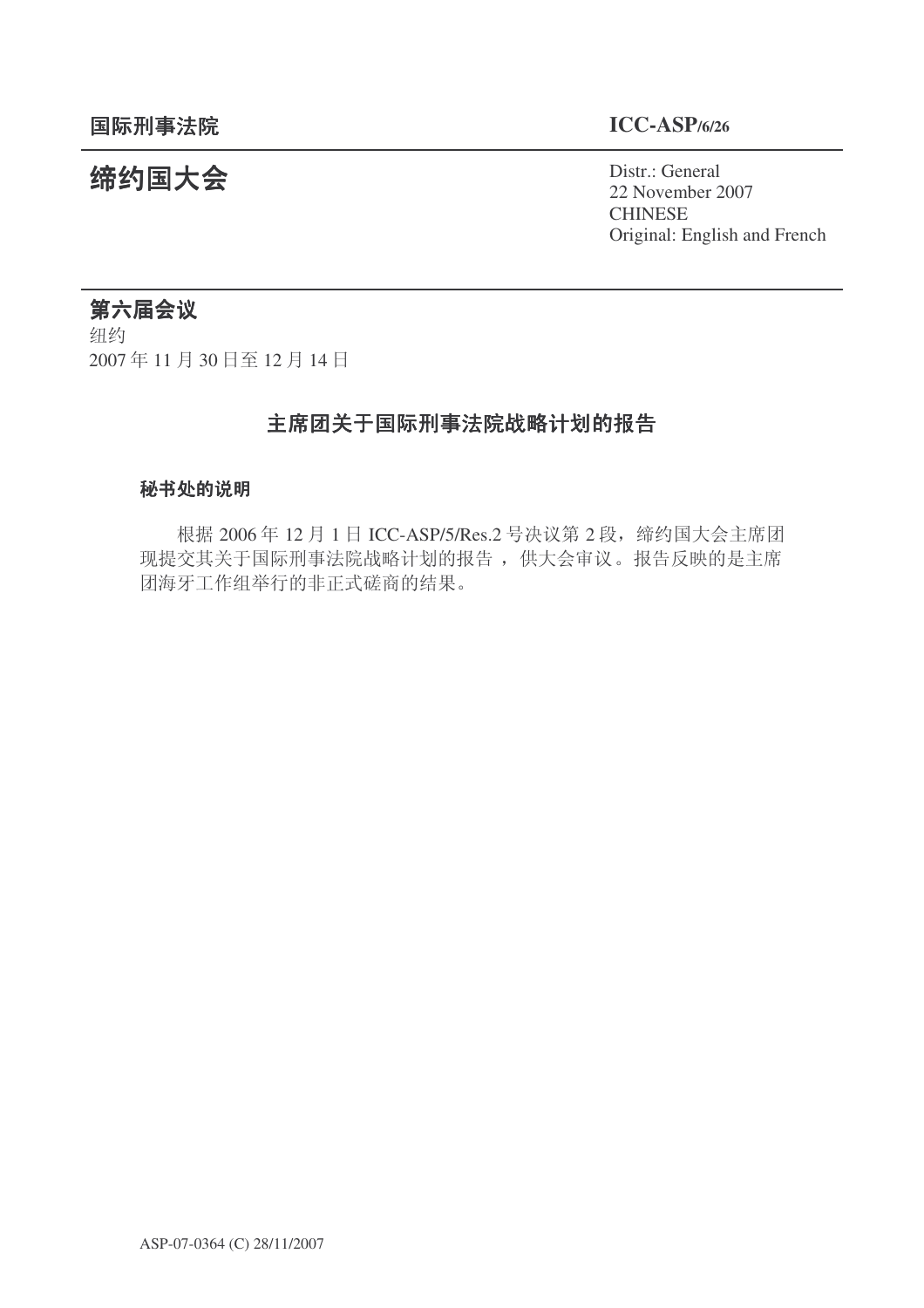#### 主席团关于国际刑事法院战略计划的报告

#### **I.** 背景

1. 根据 2006年 12 月 1 日通过的 ICC-ASP/5/Res.2 号决议, 缔约国大会(下称 "大会")请法院"进一步推进已开始的与主席团就战略计划进行的对话", 并建议"这一对话的重点应当是战略计划的具体实施,而且应当包括,但不具 体限于以下贯穿各领域的问题: 法院活动的地点、被害人的地位、法院的外延 和交流活动,以及战略计划与预算之间的关系。"大会还请法院根据与主席团 进行的对话, 向缔约国大会下一届会议提交关于战略计划的最新情况。

2. 在其 2007 年 2 月 1 日的会议上, 大会主席团批准任命 Michèle Dubrocard 女士(法国)为海牙工作组(下称"工作组")审议战略规划进程的召集人。

3. 在 2007年4月18日举行的工作组第三次会议上, 召集人告知工作组, 根 据上面提到的决议所确定的优先 重点, 她打算每月审议 其中一个优先重点, 即: 法院活动的地点、被害人的地位、法院的外延和交流活动以及战略计划与 预算之间的关系。在会议期间, 法院一般性地介绍了战略规划 进程的最新发展 情况,并同意支持召集人计划所做的工作。

4. 在听取了这一初步介绍之后,工作组听取了法院的一位代表关于外延战略 执行情况的介绍 (2007年5月9日), 并得知了正在讨论的法院起草的工作文 件中关于被害人问题的要点 (2007年6月20日)。

5. 7 月 13 日工作组再次开会, 审议如何进一步推动与法院关于执行战略计划 的对话,并谈及了到那时为止没有涉及的优先重点问题。

6. 10 月 2 日, 工作组收到了一份关于战略规划进程及两个优先重点问题(外 延活动和被害人)的最新材料。此外,还听取了关于法院活动的地点及战略计 划与预算之间关系的两项情况介绍。

7. 另外,召集人还几次与预算和财务委员会讨论了战略计划,该委员会在其 ϞሞӮ䆂Ϟህ䆹䅵ߦথ㸼њԧᛣ㾕 ˈ<sup>1</sup> ী䲚Ҏ䖬 Ϣ乘ㅫ䯂乬ী䲚Ҏ Hans Magnusson 大使和法院的代表讨论了战略计划。

8. 11 月 7 日, 工作组收到了法院的一份非正式文件, 报告在制定法院关于被 害人战略方面的进展情况。

 $^{-1}$  预算和财务委员会第九届会议工作报告 (ICC-ASP/6/12), 第32 段。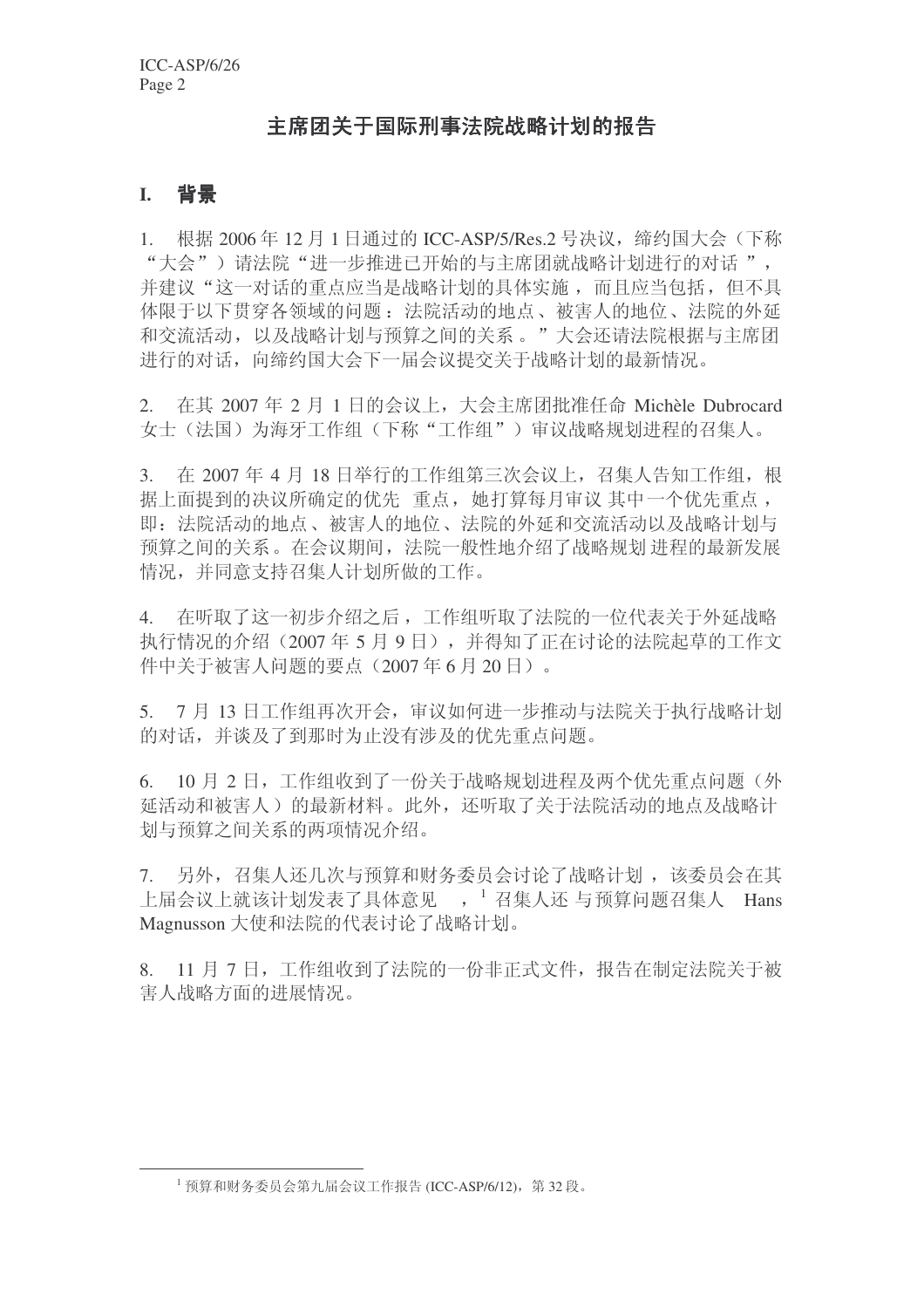#### **II.** 2007年战略计划的一般性概览

9. 在其 2006年通过的战略计划 (ICC-ASP/5/6) 的基础上, 法院确定了 2007年 的优先战略目标。除了那些与正在进行的活动(完成调查和进行审判)有关的 目标之外, 法院选择的目标如下:

- (a) 决策过程:
- (b) 法院的永久办公楼和活动的地域地点:
- $(c)$   $\overrightarrow{\mathcal{F}}$  $\oplus$ ;
- (d) 人力资源(招聘、人员发展和聘用,升迁机会);
- (e) 法院成为一个非官僚化的组织和创建共同文化的问题。

10. 大会确定的优先重点也得到了法院的考虑, 目的是在全年审议这些重点。

11. 就目前来说, 法院决定战略计划中确定的 10 年目标将不再进一步发展, 因 为洪院认为最好是用其资源完善当前的计划。

### III. 大会确定的共有问题

#### A. 外延活动

12. 在执行关于外延活动的战略行动计划的框架中, 法院曾重新明确了其目标 和要传达的信息。另外,活动范围只局限于社区中直接与调查中的犯罪有关、 并集中在特定地理区域的群体。

13. 法院在其外延工作中面临着一系列挑战, 如: 通信网络不发达、缺少当地 非政府组织和媒体资源、基础设施薄弱、语言的多样化、非常恶劣的安全环境 和很高的文盲率。

14. 目前法院正在制定业绩指标, 以衡量其活动在数量及质量方面的影响。负 责执行外延战略的法院代表 认为, 法院确定的质量指标在性质上不够客观, 需 要讲一步改讲。

15. 已在乌干达北部和刚果民主共和国开展了外延活动。在乌干达北部,法院 和九个利益攸关者组织了 28 项活动, 几乎有 3,000 名参与者, 而且据法院说, 通过他们估计接触到了890 万人。已分发了32,000 份出版物。为了接触到基层 的人群, 外延小组还组织了"露天"会议, 并利用住在营地的人的戏剧表演, 还发起了互动性的无线电节目。外延计划针对的"高比例的阿乔利人群"现在 比没有纳入该项计划的社区对国际刑事法院有了更好的了解。

16. 一些迹象表明, 法院在执行基外延计划中正在取得讲展, 例如开始时曾有 人问这样的问题, "法院会审判儿童吗?"这些问题现在再也不普遍了, 而同 时又出现了关于法院一些具体。方面的新问题 (例如, "通缉令可以撤销 吗?"),这说明目标社区对法院的工作有了越来越多的了解。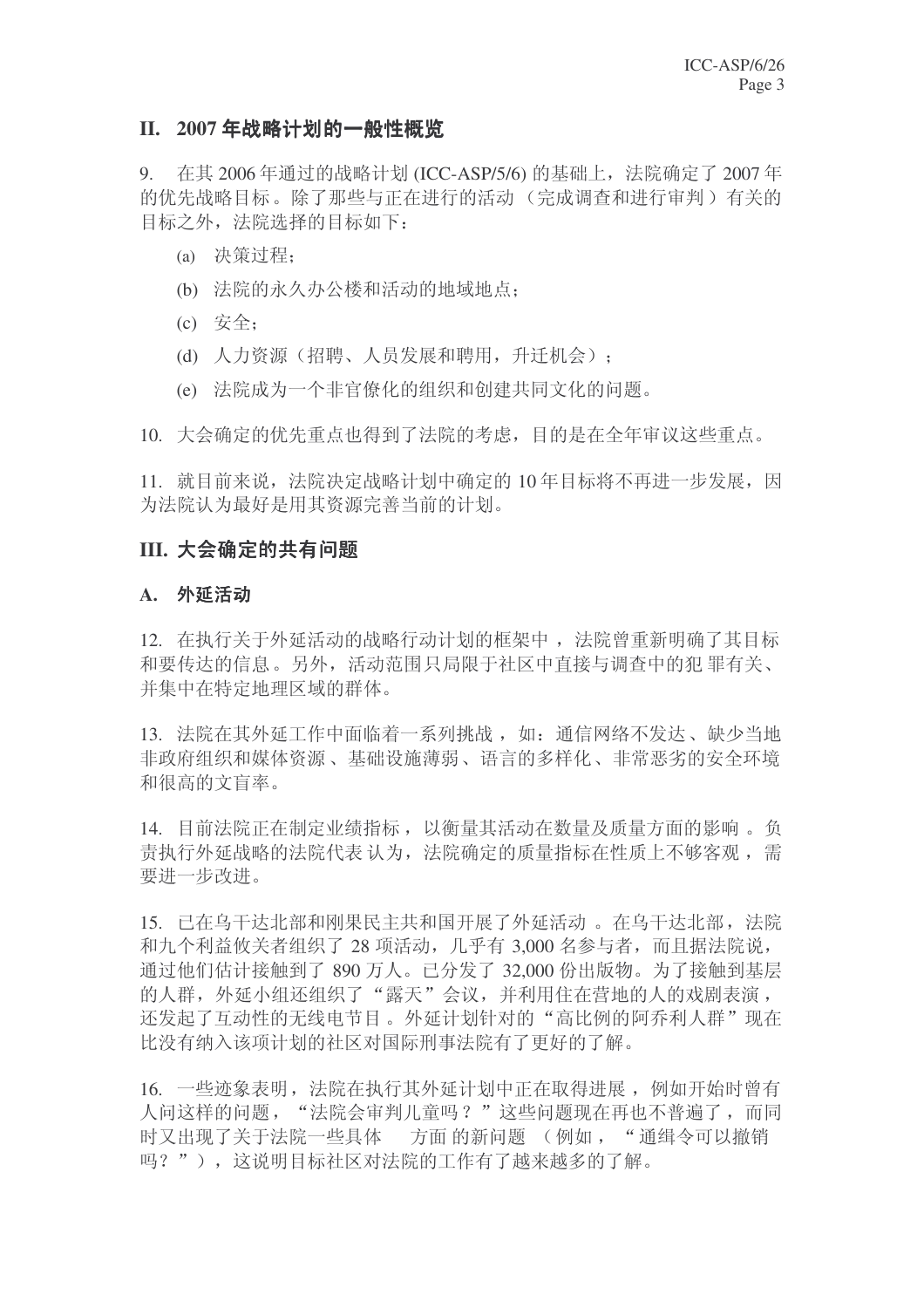ICC-ASP/6/26 Page 4

17. 这些活动通过下列手段在达尔富尔已经开始: 在乍得的难民营举行会议; 与有主见的领头人(如律师、记者、地方非政府组织、艺术家、学生和议员) 举行面对面的会议。

#### **B.** 被害人

18. 工作组得知, 目前法院正在起草一份关于被害人的工作文件, 这项工作需 要机构间的参与, 以及被害人信托基金、公设被害人律师办公室和被害人本身 的参与。

19. 在不侵犯法官管辖权内的事务的情况下,这一工作文件的目的是确定法院 关于被害人的主要战略,准备将文件分为两个主要部分:

- (a) 第一部分将介绍总的框架和影响战略的因素, 并将从六个主要方面说 明法院关于被害人的战略本身:
	- (i) 向被害人说明他们在法院的权利并随时向他们通报情况:
	- $(ii)$   $R#$ :
	- (iii) 支持和协助被害人;
	- (iv) 被害人的参与:
	- (v) 赔偿:
	- (vi) 法律代理;
- (b) 第二部分将用来衡量这些关于被害人的战略的影响。
- 20. 最后的战略文件预期到 2008 年的第一季度末将完稿。

#### C. 法院活动的地点

21. 现忆及《罗马规约》第 3 条规定法院的所在地设在海牙, 允许法院"在其 认为适宜时",可以在其它地方开庭。

22. 为了审议当前的哪项活动应该在海牙之外进行以及进行的方式, 法院制定 了一种对所涉及的所有方面(什么活动,什么影响,下放的水平)进行分析和 评价这些行动影响的方法。

23. 在决定哪种活动可以下放之前, 法院审议了其不同的职能: 情势的分析和 调杳、起诉、被害人和证人问题、外延、公设律师、分庭、执行和支持(包括 安全、羁押和法庭管理)。

24. 关于影响, 法院确定了不同的方面: 能利用的资源、后勤、基础设施、通 信、安全、目标群体和利益攸关者。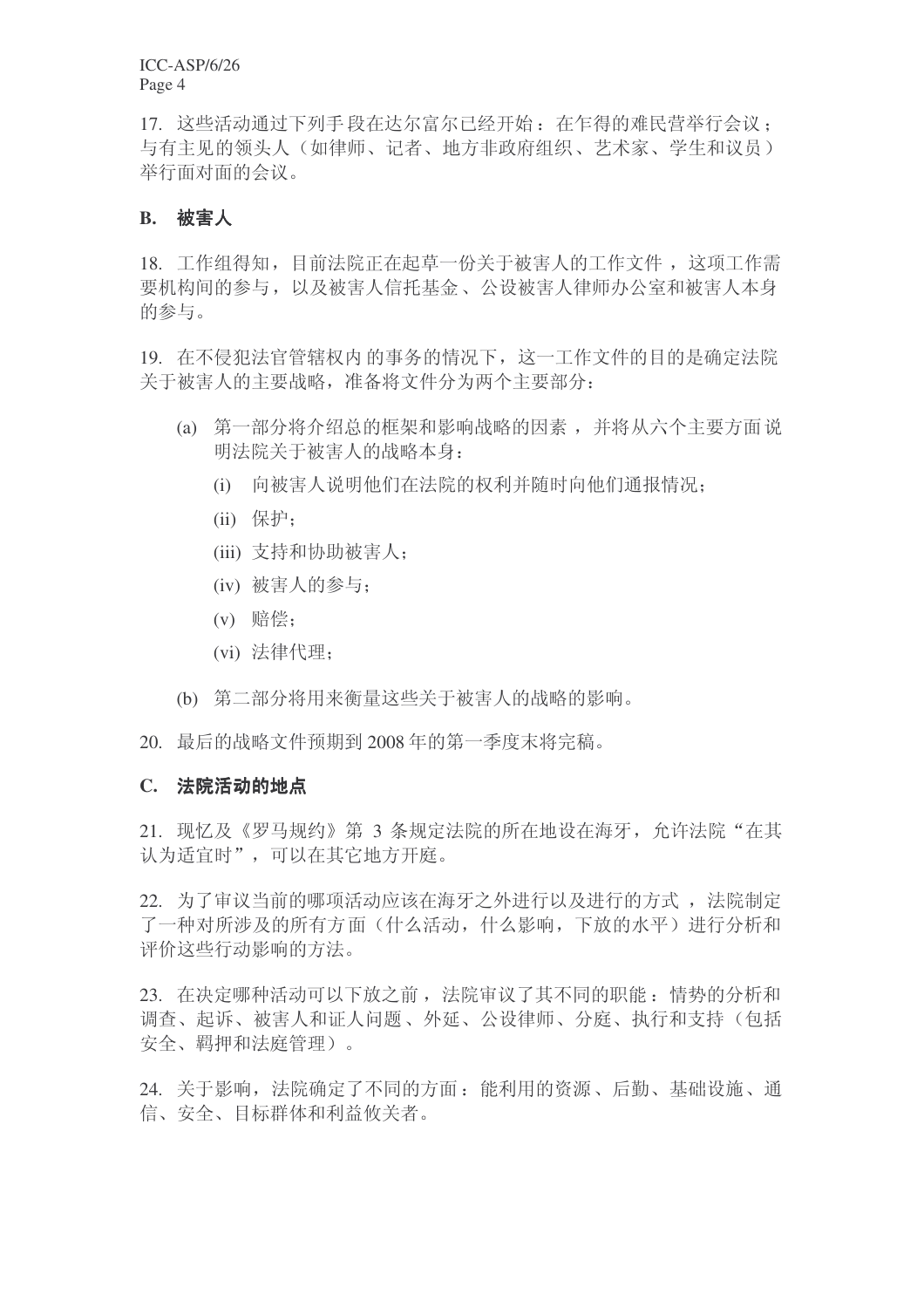25. 最后,正在考虑不同水平的下放: 团组、联络/信息办公室、后勤中心、有 限的实地人员/办事处、标准实地办事处、核心活动中心、"原地"审判。<sup>2</sup> 这 些水平的下放在考虑开展的活动方面可能有所不同。

26. 对任何下放活动产生的影响的评价主要应考虑费用、国际刑事法院的形象 和司法后果。

27. 法院仍在分析可能受到影响的不同方面。

#### D. 战略计划与预算之间的关系

28. 上述法院在战略计划基础上确定的 2007 年优先目标被归纳为 2008 年的五 项主要目标:

- (a) 审判和调杳案件(在逮捕和移交方面的合作):
- (b) 外延:
- (c) 证人和被害人保护;
- (d) 人力资源:
- (e) 办公楼(临时和永久)。

29. 在 2008 年的预算结构中, 所有优先目标均与为 2008 年计划的全法院的目 标相联系,而且为下一年寻求的新资源来自后者: 被害人和证人保护 76 万欧 元, 基础设施 (实地办事处) 51 万欧元, 安全 46 万欧元, 法律援助 36 万欧元 以及临时办公楼70 万欧元。

30. 2008 年预算中提到的预期结果来自于法院 2007 年确定的优先目标。业绩 指标以及目标是为预期成果确定的。

31. 然而, 在其第九届会议工作报告中, 预算和财务委员会认为"应更好地确 立战略计划和预算之间的联系"。3

#### **IV. 评估和前景**

#### A. 法院的分析

32. 在战略计划方面所做的工作改进了 法院不同机关之间的协调和互动。这项 工作还加强了战略计划和预算之间的联系。另外,还在执行法院确定的优先重 点方面取得了某些进展。最后,看来战略计划对法院促进"一个法院"原则方 面的工作是有助益的。

33. 然而,有几个方面需要改讲: 没有遵守时间规定,与缔约国的沟通质量必 须改讲。鉴于法院内部能得到的支持性结构不足, 特别是考虑到所涉及的题目

 $^2$ 提议的国际刑事法院 2008年方案预算(ICC-ASP/6/8), 附件 XII, "原地听讯—预算概要"。

 $3 \frac{1}{2}$  预算和财务委员会第九届会议工作报告 (ICC-ASP/6/12), 第32 段。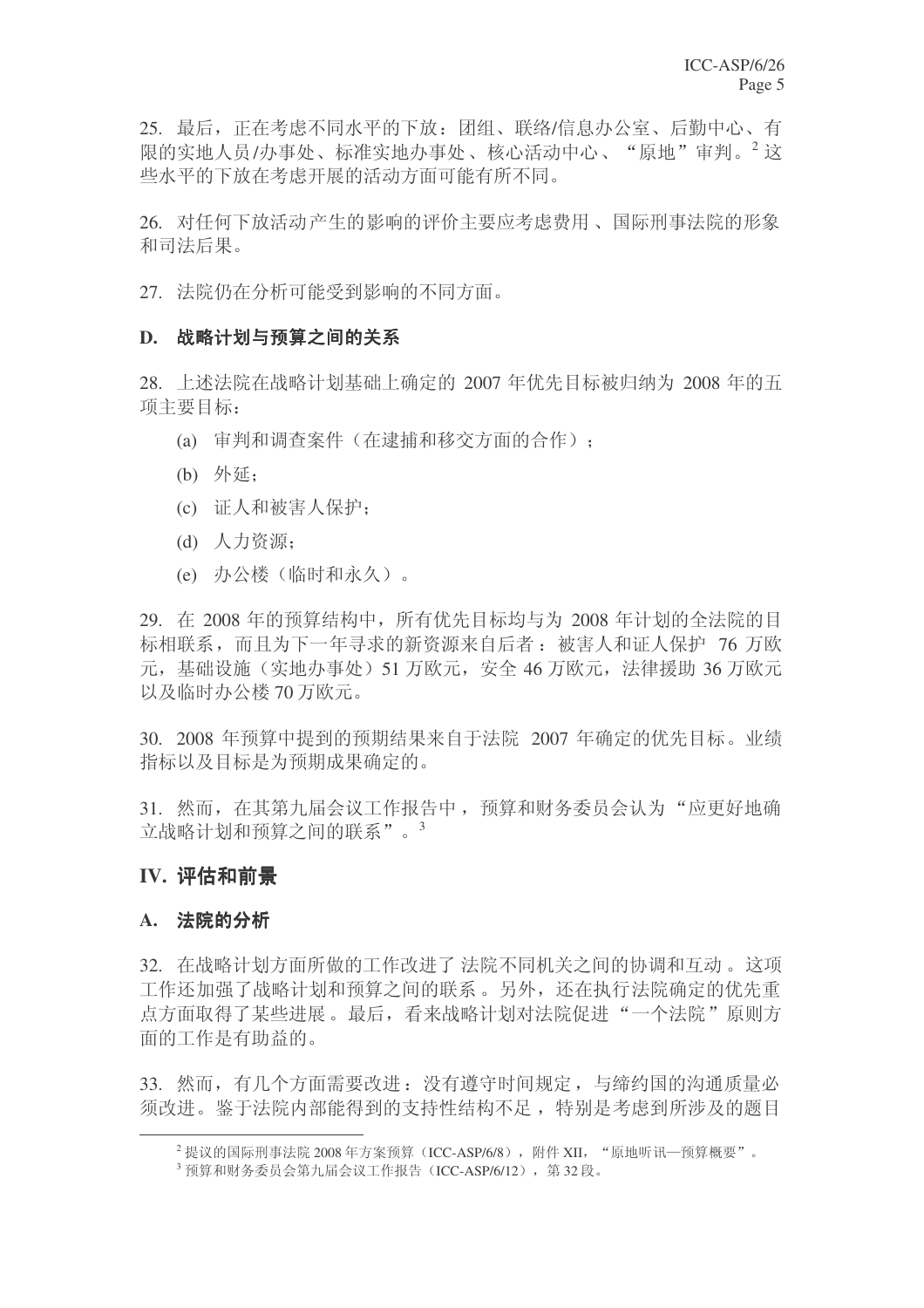ICC-ASP/6/26 Page 6

的复杂性,这一计划实际上被认为是过于庞大。还有人指出,法院同时在设计 和执行这些目标。

34. 在为 2008 年制定规划时, 将确定改进措施。除其它问题外, 法院希望找到 一种做法, 来更新计划中列出的 10年目标, 特别是要检查是否所有的目标仍然 是有用的。

#### B. 海牙工作组的分析

35. 首先, 工作组强调, 它将继续铭记, 如 2006年确立的那样, 战略计划属于 法院,以及在法院持续进行的关于该计划的对话中,工作组不希望或不打算对 法院进行"微观"管理。

36. 如果战略计划如法院本身所承认的对法院是一个有用的工具, 该计划也可 以帮助缔约国不仅更好地了解法院在预算方面的需要,而且也更好地了解法院 在许多业务方面需要他们承担与法院合作和支持法院的义务。因此, 法院和缔 约国之间继续对话是非常重要的。

37. 在 2007年期间, 由于缺乏时间, 法院未能审议缔约国大会确定的大部分优 先重点问题。

38. 工作组意识到法院的工作量以及法 院在招聘完全合格的人员方面遇到的问 题,上面引用的预算和财务委员会的报告也强调了这一问题。

39. 然而, 工作组希望 2008 年将能够充分制定并完成这些尚未成形的优先目标 (外延、被害人、法院活动的地点以及预算和战略计划之间的关系),而且将 进一步深化与缔约国在这方面的对话。

40. 更具体地讲, 关于外延活动, 工作组认为 法院可以改进其 当前的业绩指 标, 特别是那些与评估所进行的活动的质量相联系的指标。这仍然是缔约国的 一项优先重点, 特别是考虑到这些活动对财务的影响以及在通过预算时有必要 说明这些费用的理由。另外,工作组还希望得到外延活动和关于被害人的战略 之间的联系和衔接方面的更多信息。负责处理这些问题的法院的各个科室之间 的协调是如何组织和保障的?

41. 在预算和财务委员会表示了立场之后, 工作组以同样的方式, 希望在审议 法院 2009 年的预算时, 可在预算和战略计划之间建立更紧密的联系。

42. 关于被害人问题, 工作组强调:

- (a) 工作文件需要以实地的实际经验为基础, 清楚地说明战略的目的, 并 确定证实取得预期成果的手段:
- (b) 需要缩短个人申请法院保护与他/她从法院得到回复之间延误的时间。 然而, 法院强调这一决定是司法性的, 书记官处需要等待分庭的决 定: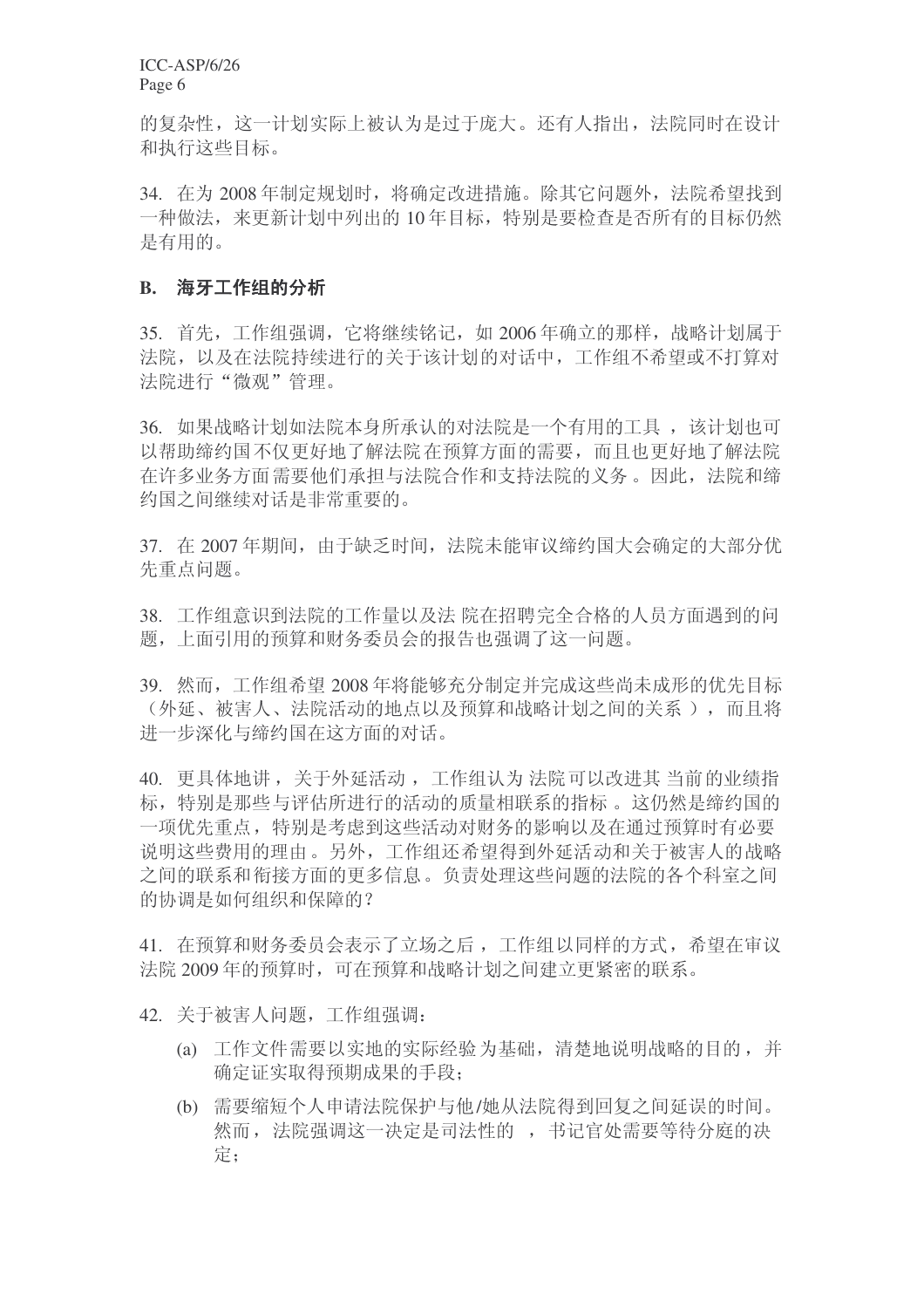- (c) 与非政府组织磋商对于制定战略计划——因为这些组织具备在实地经 验——和缩短前边提到的时间延误都是十分重要的:
- (d) 有必要确保在制定 和执行 有关战略时有被害人信托基金的充分 参与。

43. 总的来说,工作组重申它期待对计划中列出的各种目标得到具体执行,在 可能的情况下, 应明确说明各种目标之间的联系。除了法院对所用方法的解释 之外,代表团还希望了解法院选择和确定其活动的根据。

44. 基于这些意见,工作组希望缔约国与法院之间的对话继续保留在 2008年大 会的议程上, 以便进一步地讨论和发展 2006年 12 月 1 日的 ICC-ASP/5/Res.2 号 决议中确定的优先重点。关于这方面的建议载于本报告的附件。

45. 最后,工作组将有兴趣审议法院计划在 2008 年提供的关于战略计划的最新 状况。